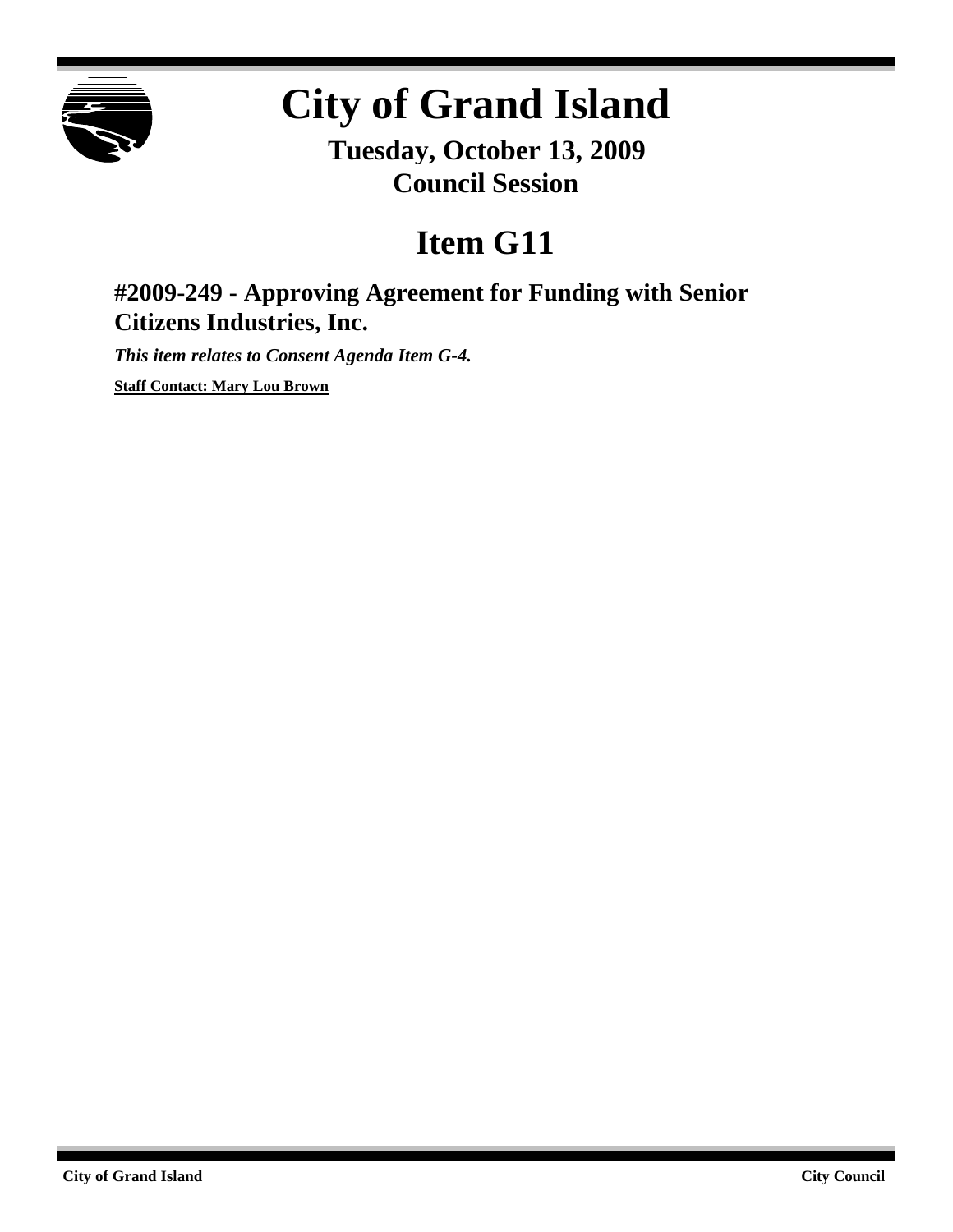#### **AGREEMENT**

THIS AGREEMENT is made and entered into this day of 2009, by and between the CITY OF GRAND ISLAND, NEBRASKA, a Municipal Corporation, hereinafter referred to as "City", and SENIOR CITIZENS INDUSTRIES, INC., a Nebraska non-profit corporation, hereinafter referred to as "SCI".

WHEREAS, the City is authorized pursuant to Neb. Rev. Stat. §16-255 to contract with state agencies, political subdivisions, and private non-profit agencies to plan, initiate, operate, maintain, administer funding for, and evaluate facilities, programs and services designed to meet the needs of elderly persons; and

WHEREAS, SCI provides a variety of services to elderly and handicapped individuals; and

WHEREAS, the City desires to contract with SCI to provide the equipment, buildings, utilities and goods including food to provide services to elderly and handicapped individuals.

NOW, THEREFORE, in consideration of the mutual promises set forth herein, the City and SCI agree as follows:

Responsibilities. SCI agrees to provide the equipment, buildings, utilities and  $1.$ goods including food to provide services to elderly and handicapped individuals.

2. **Compensation.** In consideration of SCI performing the services provided for in this agreement, the City agrees to pay SCI Twelve Thousand Dollars (\$12,000.00). Such payment to be paid upon the execution of this agreement by all parties, and upon approval of this agreement by the Grand Island City Council.

 $\mathcal{L}$ Term. This agreement shall take effect upon its approval by the City Council and execution by the Mayor, and shall terminate on September 30, 2010.

 $\overline{4}$ . Limitation. SCI hereby agrees that the money paid by the City hereunder shall be used solely and specifically for the purposes stated in their budget presentation for the 2009-2010 fiscal year.

Entire Agreement. This agreement constitutes the entire agreement between the 5. City and SCI notwithstanding any other oral agreements or understandings to the contrary and may be amended only in writing, approved and executed as required by law.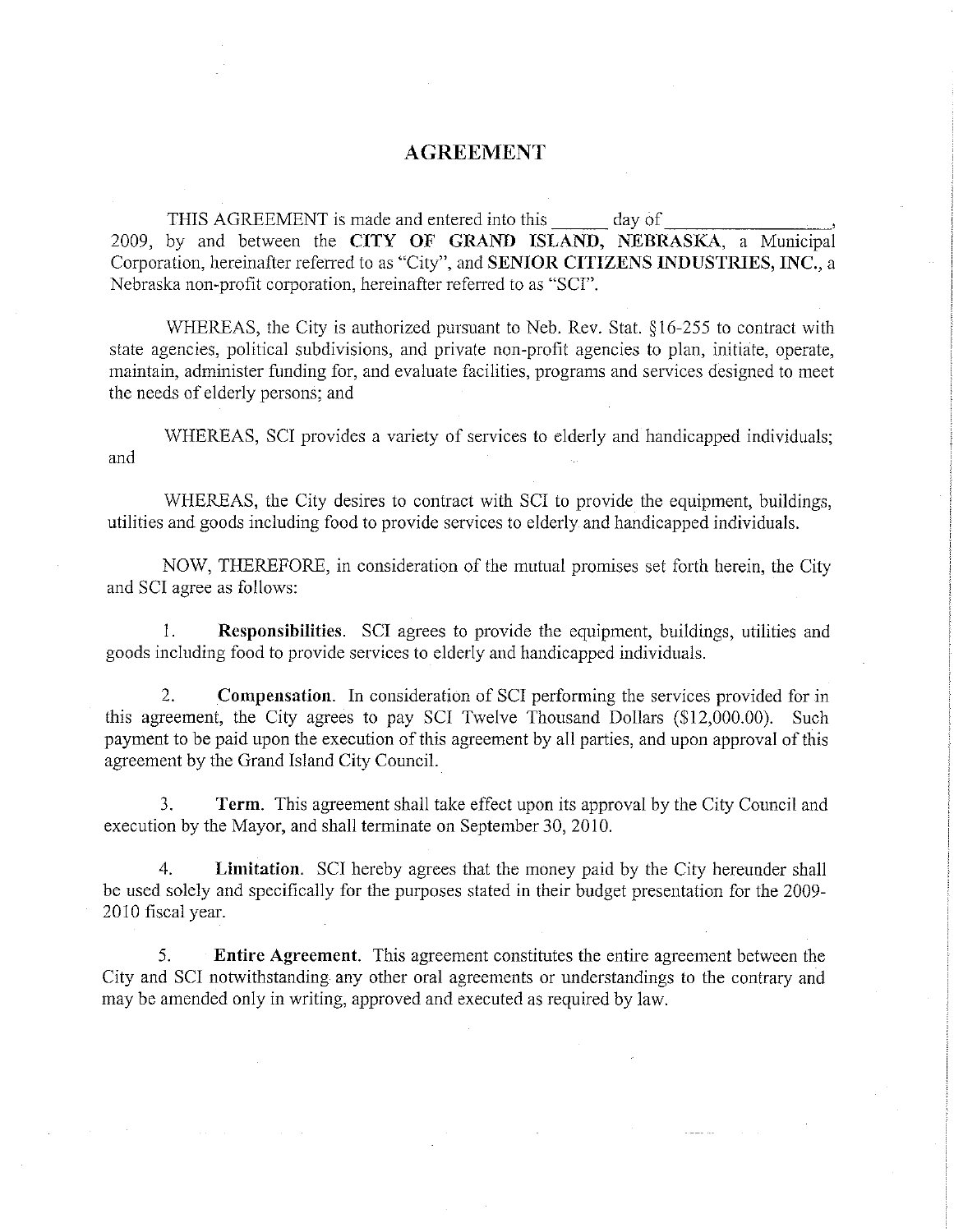IN WITNESS WHEREOF, this agreement is executed by the respective parties.

CITY OF GRAND ISLAND, NEBRASKA, A municipal corporation,

By:

Margaret Hornady, Mayor

Attest:

RaNae Edwards, City Clerk

#### SENIOR CITIZENS INDUSTRIES, INC., a Nebraska non-profit corporation,

#### By:

## **Executive Director**

#### STATE OF NEBRASKA

#### **COUNTY OF HALL**

, 2009, before me, the undersigned, a Notary Public in and for said  $_{\rm On}$ \_\_\_\_\_\_\_, Executive Director of County and State, personally appeared the Senior Citizens Industries, Inc., a Nebraska Non-Profit Corporation, known personally to me to be the identical person who signed the foregoing Agreement and acknowledged the execution thereof to be his/her voluntary act and deed for the purpose therein expressed.

WITNESS my hand and notarial seal the date above written.

 $\mathcal{L}$  $\frac{1}{2}$  ss

 $\lambda$ 

Notary Public